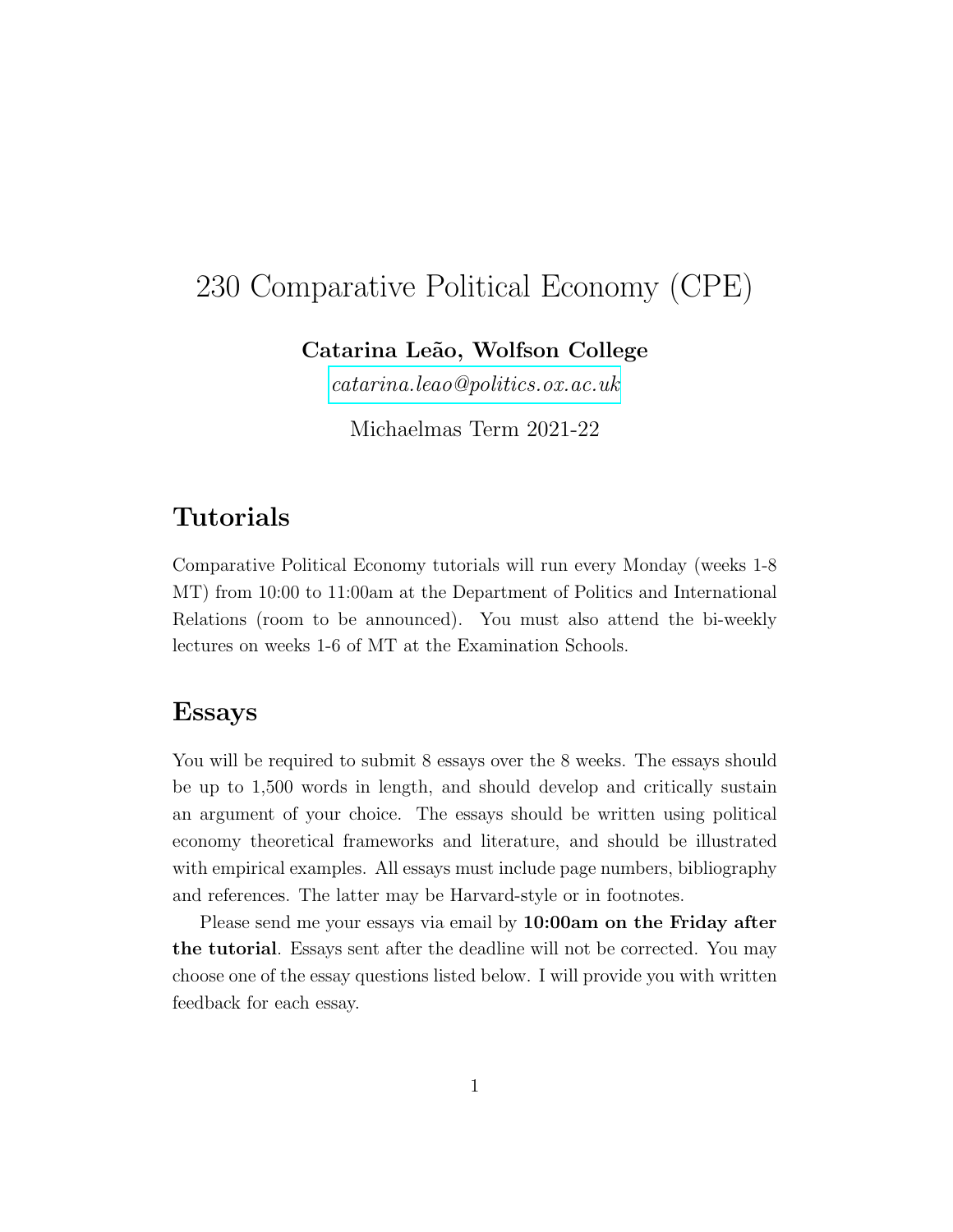# Suggested Readings

# Week 1: Economic Efficiency versus Social Inequality

### Essay Questions

- Does democracy undermine market efficiency?
- Why are the claims about the presence/absence of an equity-efficiency tradeoff so difficult to evaluate empirically?
- How have different national political economies reconciled economic efficiency with socio-economic equality?

- Arthur M Okun. *Equality and efficiency: The big tradeoff*. Brookings Institution Press, 1975
- Brookings 2015. ['The Relevance of Okun's Equality Efficiency Tradeoff.'](https://www.brookings.edu/book/equality-and-efficiency-the-big-tradeoff/)
- Nicholas Barr. Social insurance as an efficiency device. *Journal of* Public Policy, 9(01):59–82, 1989
- Federico Cingano. Trends in income inequality and its impact on economic growth. OECD Publishing, 2014
- Assar Lindbeck. Consequences of the advanced welfare state. The World Economy, 11(1):19–38, 1988
- Peter H Lindert. Growing public: Volume 2. Further evidence: Social spending and economic growth since the Eighteenth Century, volume 2. Cambridge University Press, 2004
- Torben Iversen. Democracy and capitalism. Oxford Handbook of Political Economy, 2006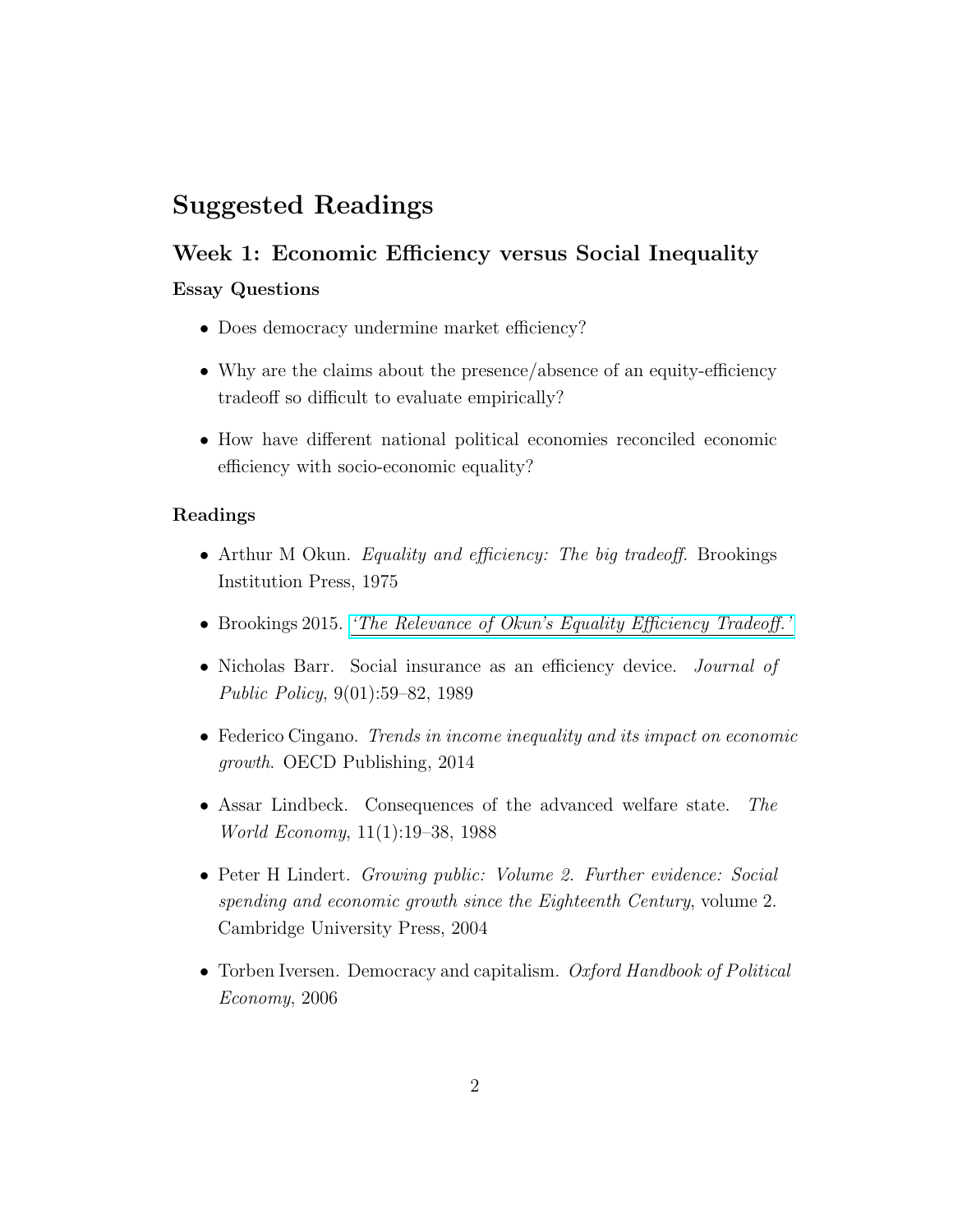- Daron Acemoglu and James Robinson. Why nations fail: The origins of power, prosperity, and poverty. Profile Books, 2012
- Torben Iversen and Anne Wren. Equality, employment, and budgetary restraint: the trilemma of the service economy. World politics, 50(04):507–546, 1998
- Walter Korpi. Economic growth and the welfare state: leaky bucket or irrigation system? European sociological review, 1(2):97–118, 1985
- Jonathan Hopkin and Mark Blyth. What can okun teach polanyi? efficiency, regulation and equality in the oecd. Review of international political economy, 19(1):1–33, 2012
- Johannes Lindvall. The politics of purpose: Swedish economic policy after the golden age. Comparative Politics, pages 253–272, 2006

# Week 2: Public Sector Growth and the Rise of the Welfare State

# Essay Questions

- What were the principal political and economic determinants of public sector growth in the 20th century?
- What are social risks and how do welfare states address them?
- What theoretical explanation(s) accounting for the development of national welfare states do you find most convincing? Why?

#### Readings

• Peter H Lindert. Growing public: Volume 2. Further evidence: Social spending and economic growth since the Eighteenth Century, volume 2. Cambridge University Press, 2004 [Please read: Chapter Seventeen 'What Drove Postwar Social Spending', pages: 63 - 81.]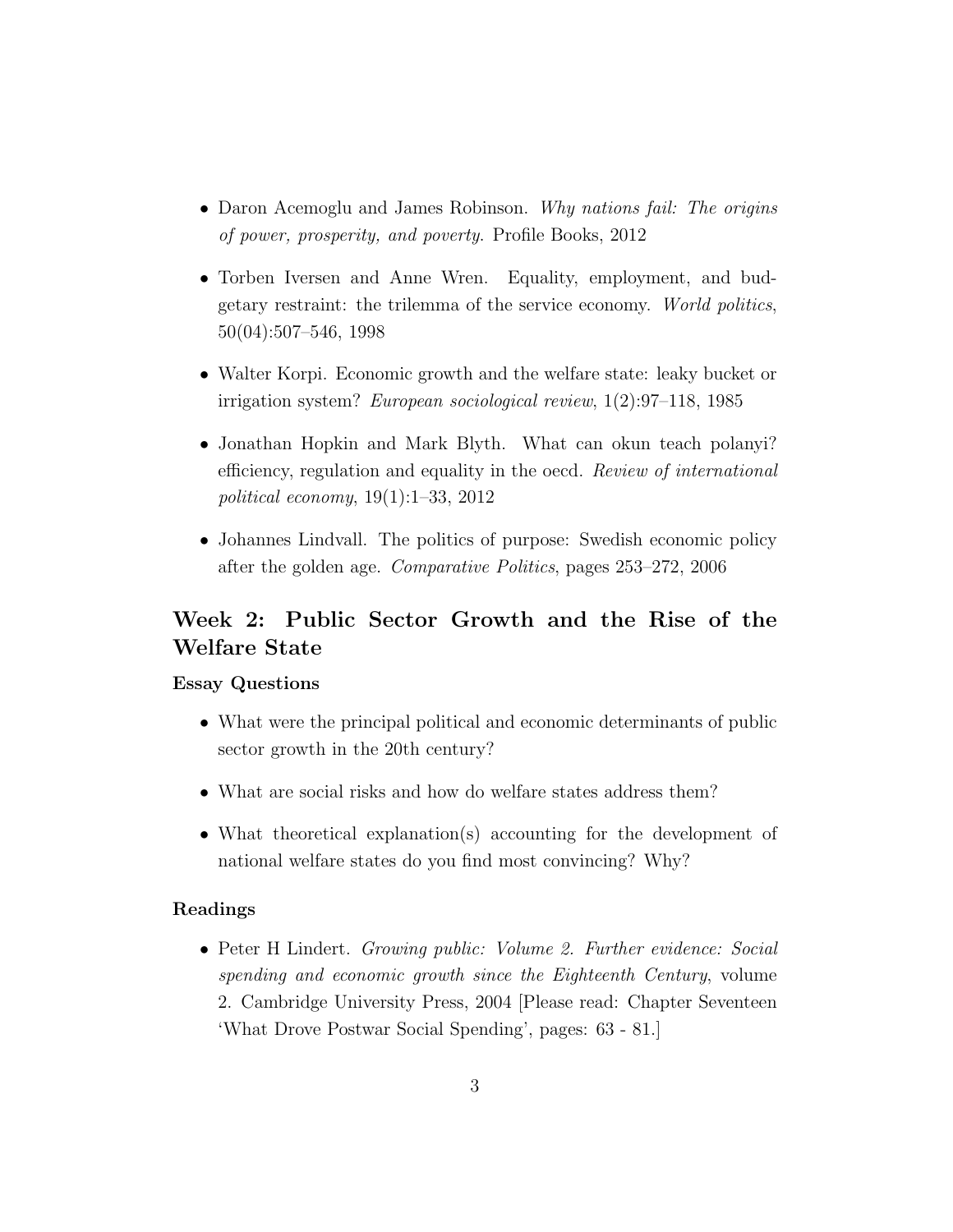- David R Cameron. The expansion of the public economy: A comparative analysis. American political science review, 72(04):1243–1261, 1978
- Alberto Alesina and Edward Ludwig Glaeser. Fighting poverty in the US and Europe: A world of difference. Oxford University Press, 2004
- Isabela Mares. The comparative political economy of the welfare state. Comparative politics: rationality, culture, and structure, pages 358– 375, 2009
- Peter Baldwin. The politics of social solidarity: class bases of the European welfare state, 1875-1975. Cambridge University Press, 1990
- Margarita Estevez-Abe, Torben Iversen, and David Soskice. Social protection and the formation of skills: a reinterpretation of the welfare state. In Peter Hall and David Soskice, editors, Varieties of capitalism. Oxford University Press, 2001
- Isabela Mares. Firms and the welfare state: When, why, and how does social policy matter to employers. In Peter Hall and David Soskice, editors, Varieties of capitalism: The institutional foundations of comparative advantage, pages 183–212. Oxford, New York: Oxford University Press, 2001
- Thomas Paster. Business and welfare state development: why did employers accept social reforms? World Politics, 65(03):416-451, 2013
- Jane Gingrich. Coalitions, policies, and distribution: Esping-Andersen's Three Worlds of Welfare Capitalism. In James Mahoney and Kathleen Thelen, editors, Advances in Comparative Historical Analysis, pages 67–96. Cambridge University Press, 2015
- Bernhard Ebbinghaus. Trade union movements in post-industrial welfare states: Opening up to new social interests? In Klaus Armingeon and Giuliano Bonoli, editors, Politics of Post-Industrial Welfare States: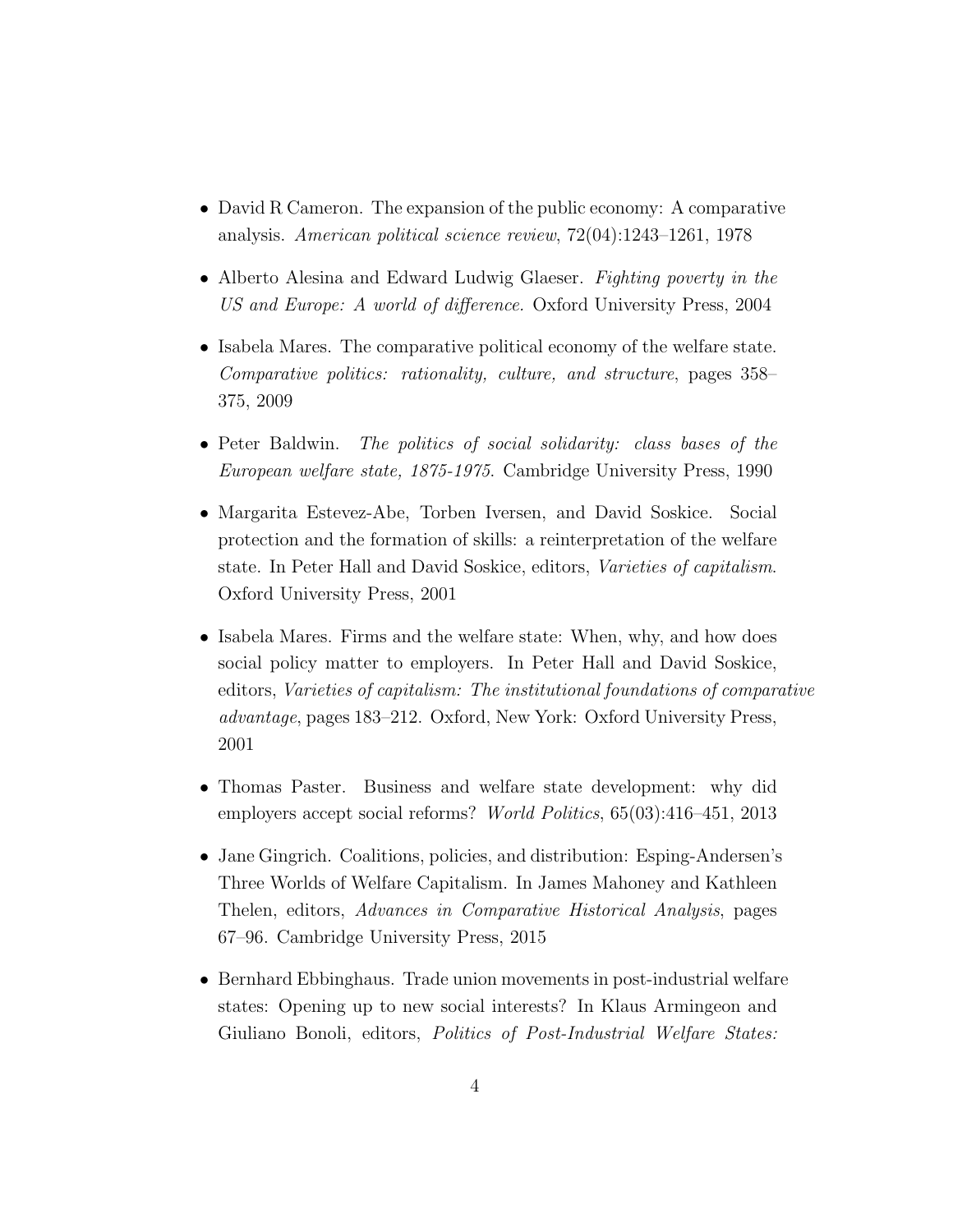Adapting Post-War Social Policies to New Social Risks. Rout- ledge, 2006

- Bo Rothstein. Labor-market institutions and working-class strength. In Sven Steinmo, Kathleen Thelen, and Frank Longstreth, editors, Structuring politics: Historical institutionalism in comparative analysis, pages 33–56. Cambridge University Press, 1992
- Ellen M Immergut. The rules of the game: The logic of health policy-making in france, switzerland, and sweden. In Sven Steinmo, Kathleen Thelen, and Frank Longstreth, editors, Structuring Politics: Historical Institutionalism in a Comparative Perspective., pages 57–89. Cambridge University Press, 1992

# Week 3: Economic Policy and Performance in the Post-War Era

# Essay Questions

- Does the relationship between the organisation of labour and business and economic outcomes vary across types of economic institutions?
- Are some national institutional configurations more able to produce growth than others?

- Jeffrey D Sachs and Michael Bruno. Economics of worldwide stagflation. Harvard University Press, 1985 [Please read: Chapter Eleven 'Labor Markets and Comparative Macroeconomic Performance', pages: 217- 247.]
- Barry Eichengreen. The European economy since 1945: coordinated capitalism and beyond. Princeton University Press, 2008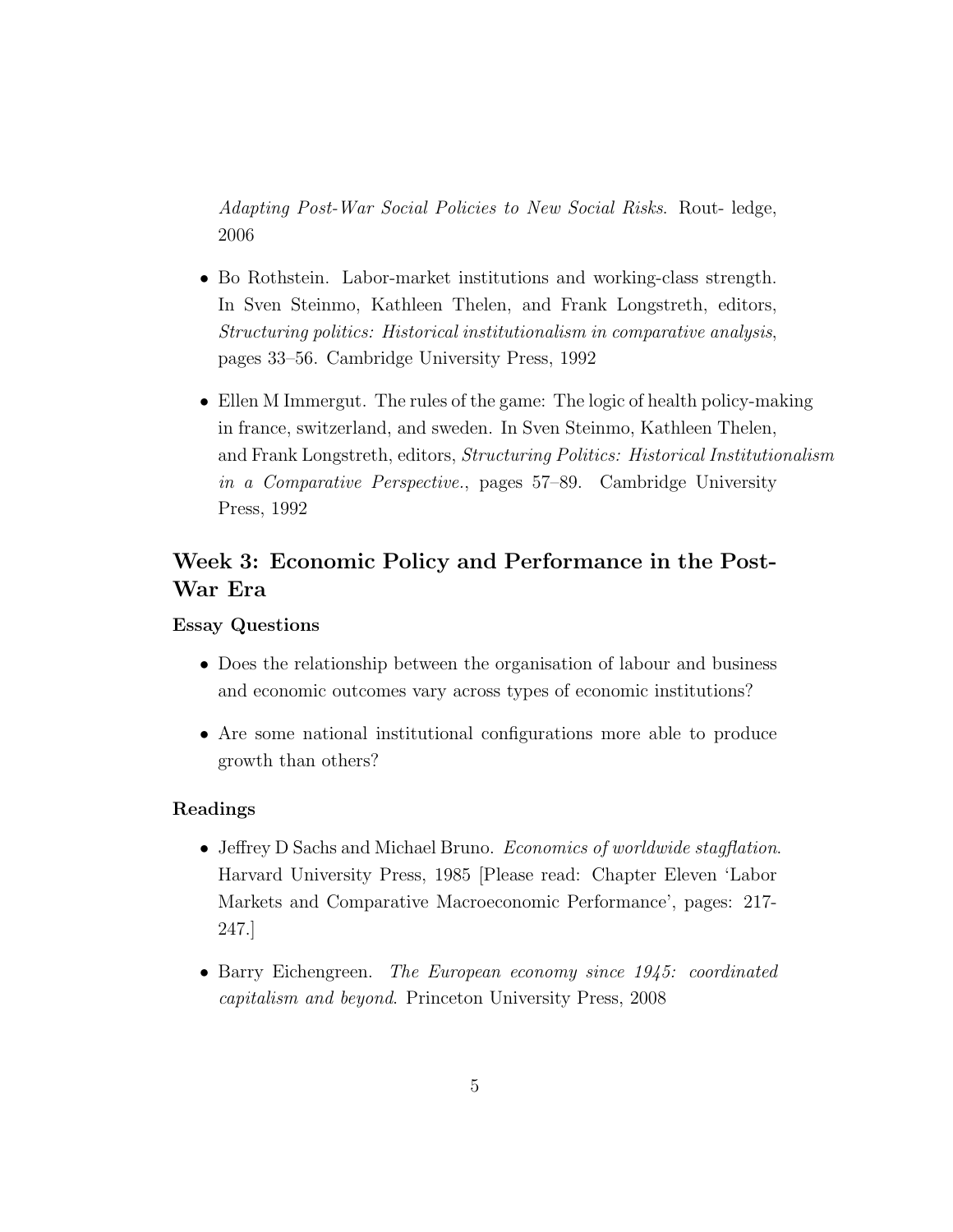- Douglass C North. Economic performance through time. American Economic Review, 84(3):359–368, 1994
- Lane Kenworthy. Institutional coherence and macroeconomic performance. Socio-Economic Review, 4(1):69–91, 2006
- Barry Eichengreen and Torben Iversen. Institutions and economic performance: evidence from the labour market. Oxford Review of Economic Policy, 15(4):121–138, 1999
- Barry R Weingast. The economic role of political institutions: Market-preserving federalism and economic development. Journal of Law, Economics, Organization, pages 1–31, 1995
- Philip Keefer. What does political economy tell us about economic development and vice versa? World Bank Publications, 2004
- Philippe C Schmitter. Still the century of corporatism? The Review of politics, 36(01):85–131, 1974
- David R Cameron. Social democracy, corporatism, labour quiescence and the representation of economic interest in advanced capitalist society. Order and conflict in contemporary capitalism, pages 143–78, 1984
- Lane Kenworthy. Quantitative indicators of corporatism. *International* Journal of Sociology, pages 10–44, 2003
- Robert J Franzese. Macroeconomic policies of developed democracies. Cambridge University Press, 2002
- Leon N Lindberg, John L Campbell, and J Rogers Hollingsworth. Economic governance and the analysis of structural change in the american economy. Governance of the American economy, 5:1, 1991
- Desmond King and Stewart Wood. The political economy of neoliberalism: Britain and the united states in the 1980s. In Herbert Kitschelt,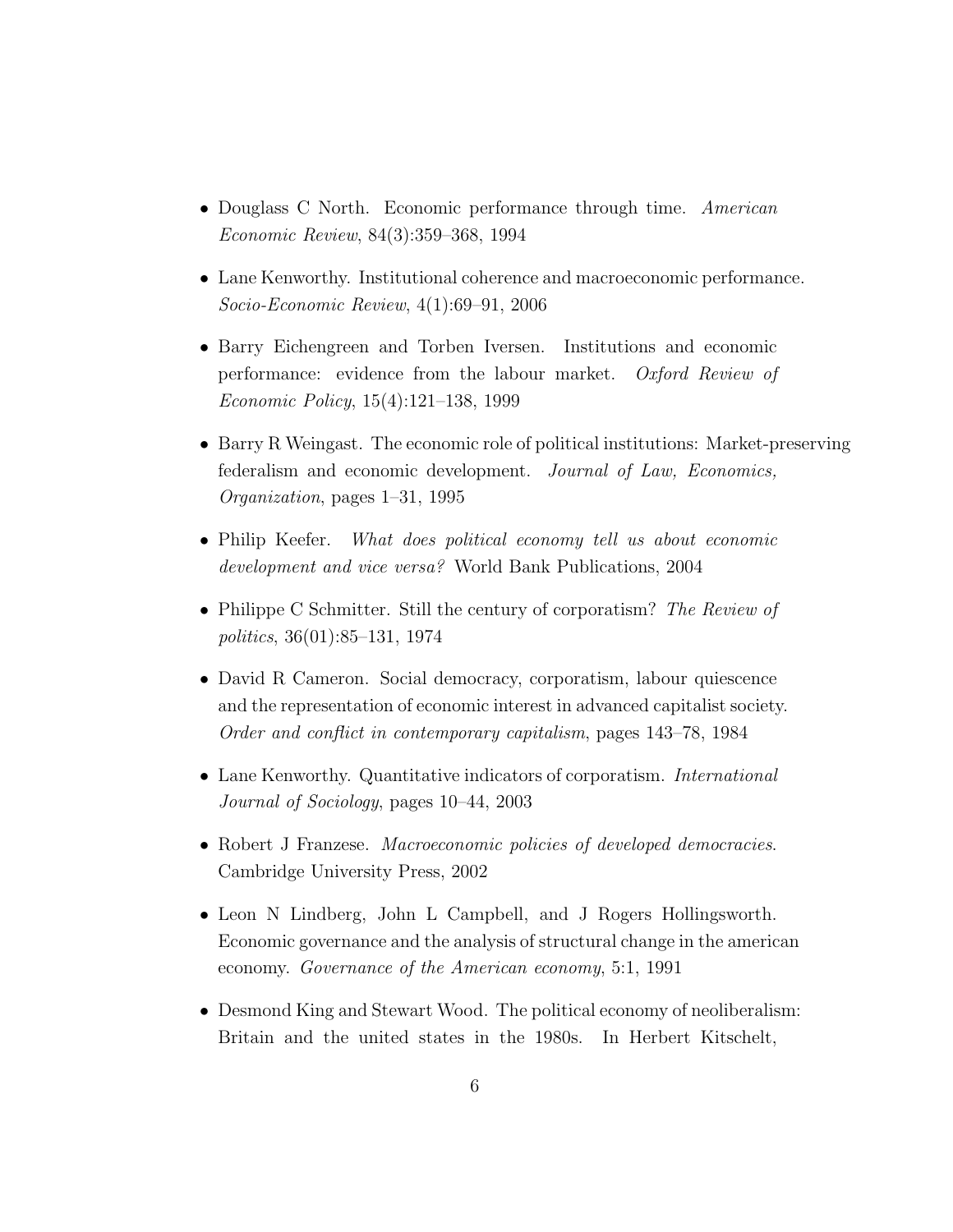Peter Lange, Gary Marks, and John D. Stephens, editors, Continuity and change in contemporary capitalism, pages 371–397. Cambridge University Press Cambridge, 1999

- George A Akerlof and Janet L Yellen. Efficiency wage models of the labor market. Cambridge University Press, 1986 [Please read: Introduction]
- David Soskice. Wage determination: the changing role of institutions in advanced industrialized countries. Oxford review of economic policy, 6(4):36–61, 1990

# Week 4: Varieties of Capitalism

#### Essay Questions

- Is the 'Varieties of Capitalism' approach a compelling account of capitalist variation?
- What role do systems of skill formation play in structuring variation across advanced political economies?
- How do national varieties of capitalism relate to national varieties of welfare provision?

- Paul Pierson. Three worlds of welfare state research. Comparative political studies, 33(6-7):791–821, 2000
- Peter A Hall and David Soskice. Varieties of capitalism. Oxford University Press, 2001 [Please read: Introduction]
- Bob Hancké. Debating varieties of capitalism: A reader. Oxford University Press, 2009 [Please read: Introduction]
- Douglass C North. *Institutions and a transaction-cost theory of exchange*, volume 18294. Cambridge University Press, 1990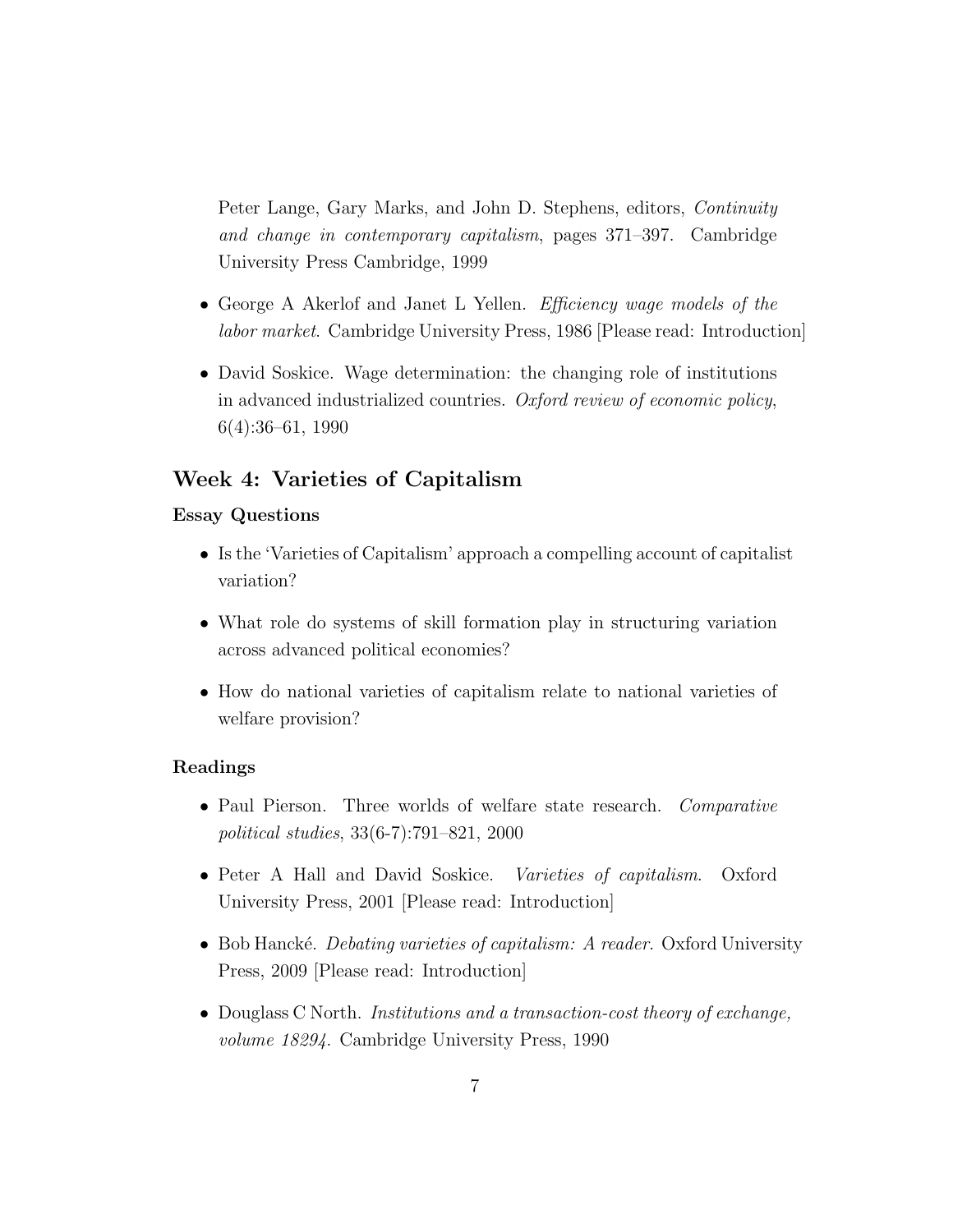- Marius R Busemeyer. Skills and inequality: Partisan politics and the political economy of education reforms in western welfare states. Cambridge University Press, 2014 [Please read: Chapter 3 'Worlds of Skill Formation: Cross-National Quantitative Analysis?]
- David Soskice. The institutional infrastructure for international competitiveness: a comparative analysis of the uk and germany. In Anthony B. Atkinson and Renato Brunetta, editors, Economics for the new Europe, pages 45–66. Macmillan London, 1991
- Peter A Hall and Daniel W Gingerich. Varieties of capitalism and institutional complementarities in the political economy: An empirical analysis. British Journal of Political Science, 39(03):449–482, 2009
- Bruno Amable. The diversity of modern capitalism. Oxford University Press, 2003
- Mark Blyth. Same as it never was: temporality and typology in the varieties of capitalism. Comparative European Politics,  $1(2):215-225$ , 2003
- Peter A Hall and David Soskice. Varieties of capitalism and institutional change: A response to three critics. Comparative European Politics, 1(2):241–250, 2003
- Mark Zachary Taylor. Empirical evidence against varieties of capitalism's theory of technological innovation. International Organization, 58(03):601–631, 2004
- David Soskice. American exceptionalism and comparative political economy. In Clair Brown, Barry Eichengreen, and Michael Reich, editors, Labor in the Era of Globalization, pages 51–93. Cambridge University Press, 2009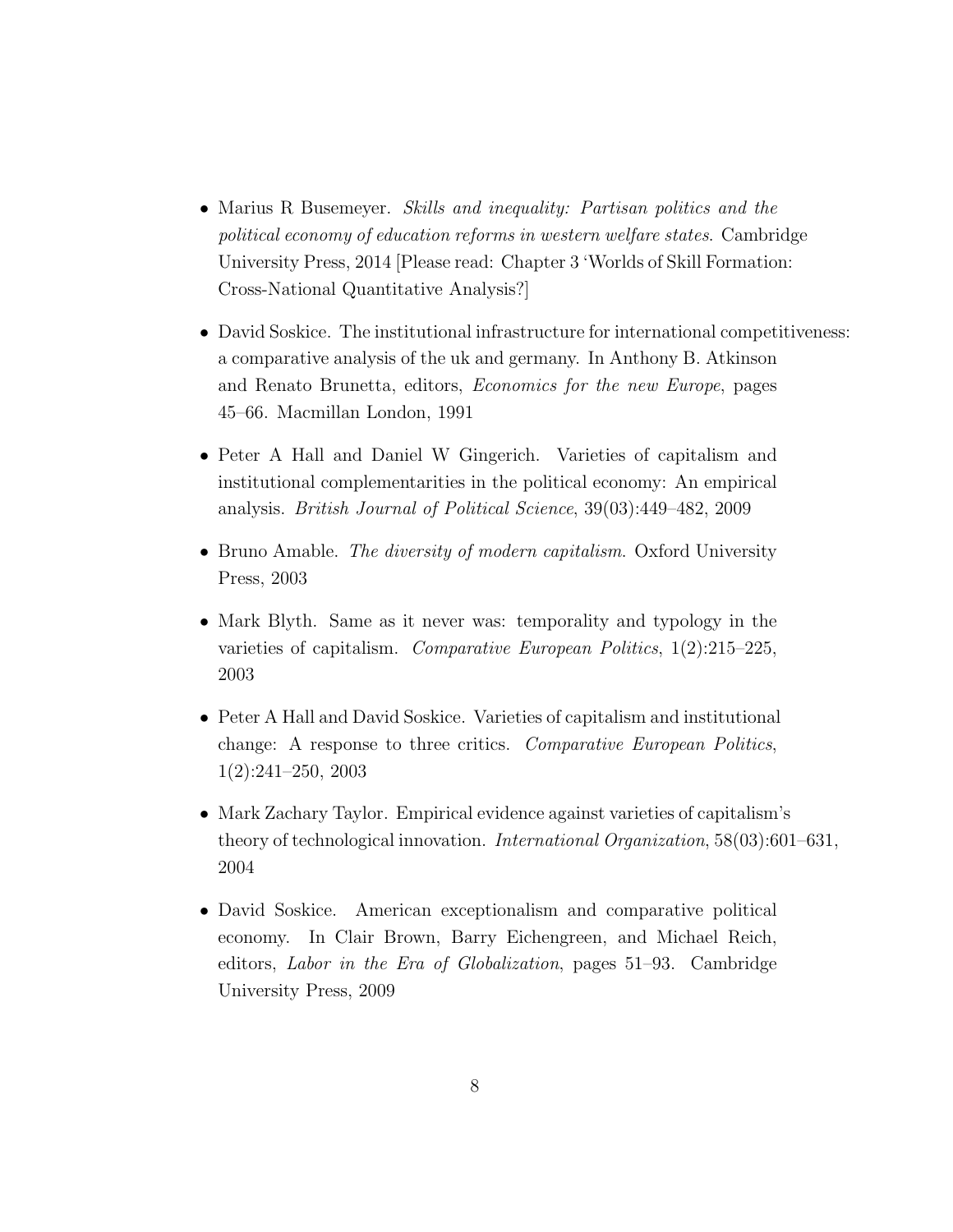- David Finegold and David Soskice. The failure of training in britain: analysis and prescription. Oxford review of economic policy,  $4(3):21-$ 53, 1988
- David Soskice. Reconciling markets and institutions: The german apprenticeship system. In Lisa Lynch, editor, Training and the private sector: International comparisons, pages 25–60. University of Chicago Press, 1994

# Week 5: Globalisation and Immigration

### Essay Questions

- How constraining is Rodrik's trilemma? Can national democracy and globalisation coexist?
- Do citizens have clear attitudes towards globalisation and do politicians follow them?

- Dani Rodrik. How far will international economic integration go? The Journal of Economic Perspectives, 14(1):177–186, 2000
- See also: Dani Rodrik *['Brexit and the Globalization Trilemma.'](https://rodrik.typepad.com/dani_rodriks_weblog/2016/06/brexit-and-the-globalization-trilemma.html)*
- Martin Wolf. Why globalization works. Yale University Press, 2004
- Dani Rodrik. Why do more open economies have bigger governments? Technical report, National Bureau of Economic Research, 1996
- Marius R Busemeyer. From myth to reality: Globalisation and public spending in oecd countries revisited. European Journal of Political Research, 48(4):455–482, 2009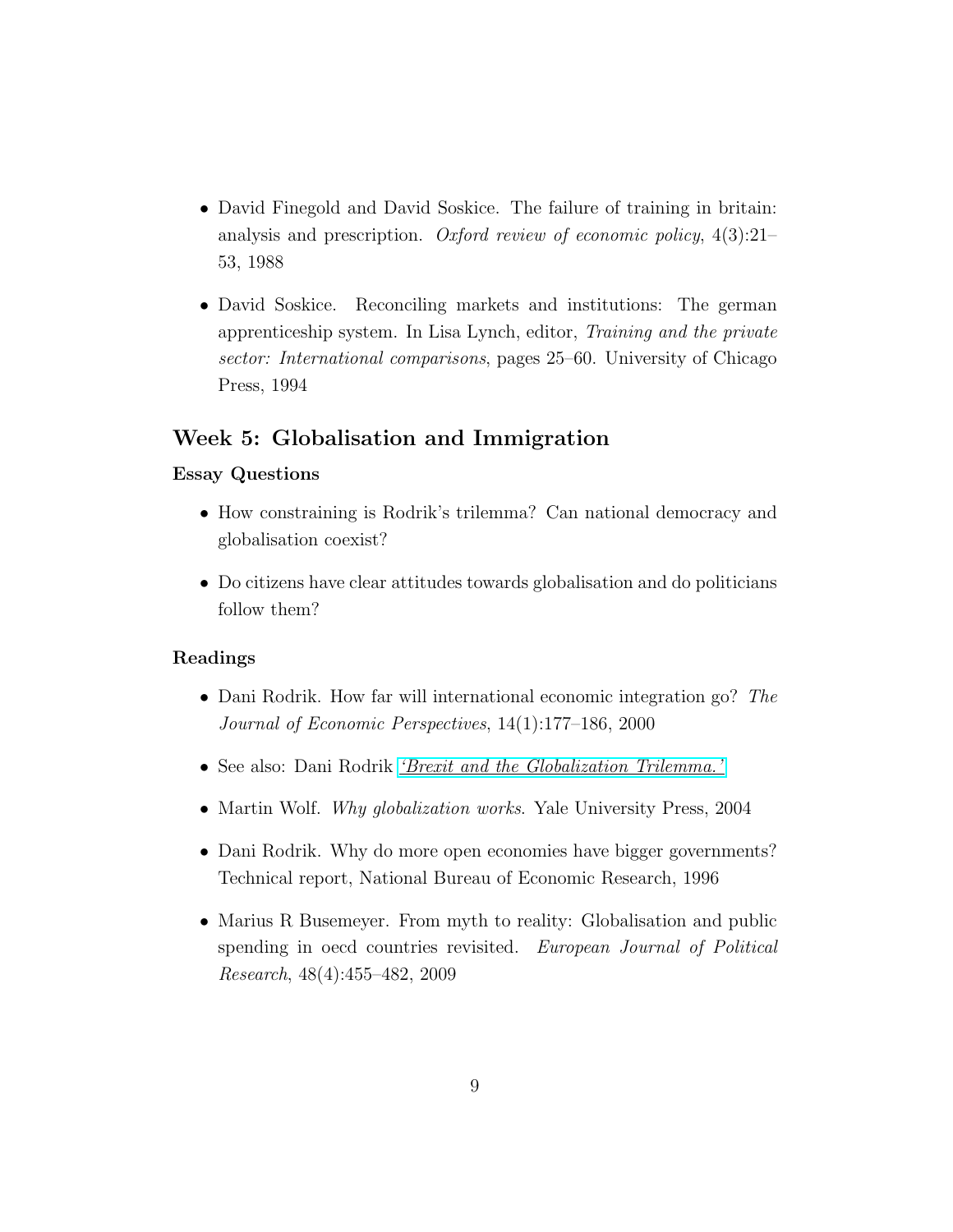- Jeffry A Frieden. Invested interests: the politics of national economic policies in a world of global finance. International Organization, 45(04):425– 451, 1991
- Pablo Beramendi and David Rueda. Social democracy constrained: indirect taxation in industrialized democracies. British Journal of Political Science, 37(04):619–641, 2007
- Yotam Margalit. Lost in globalization: International economic integration and the sources of popular discontent. International Studies Quarterly, 56(3):484–500, 2012
- Anna Maria Mayda and Dani Rodrik. Why are some people (and countries) more protectionist than others? European Economic Review, 49(6):1393–1430, 2005
- Michael J Hiscox. Through a glass and darkly: Attitudes toward international trade and the curious effects of issue framing. International Organization, 60(03):755–780, 2006
- Stefanie Walter. Globalization and the welfare state: Testing the microfoundations of the compensation hypothesis. International Studies Quarterly, 54(2):403–426, 2010
- Rafaela M Dancygier and David D Laitin. Immigration into europe: Economic discrimination, violence, and public policy. Annual Review of Political Science, 17:43–64, 2014
- Jens Hainmueller and Michael J Hiscox. Educated preferences: Explaining attitudes toward immigration in europe. International organization, 61(2):399–442, 2007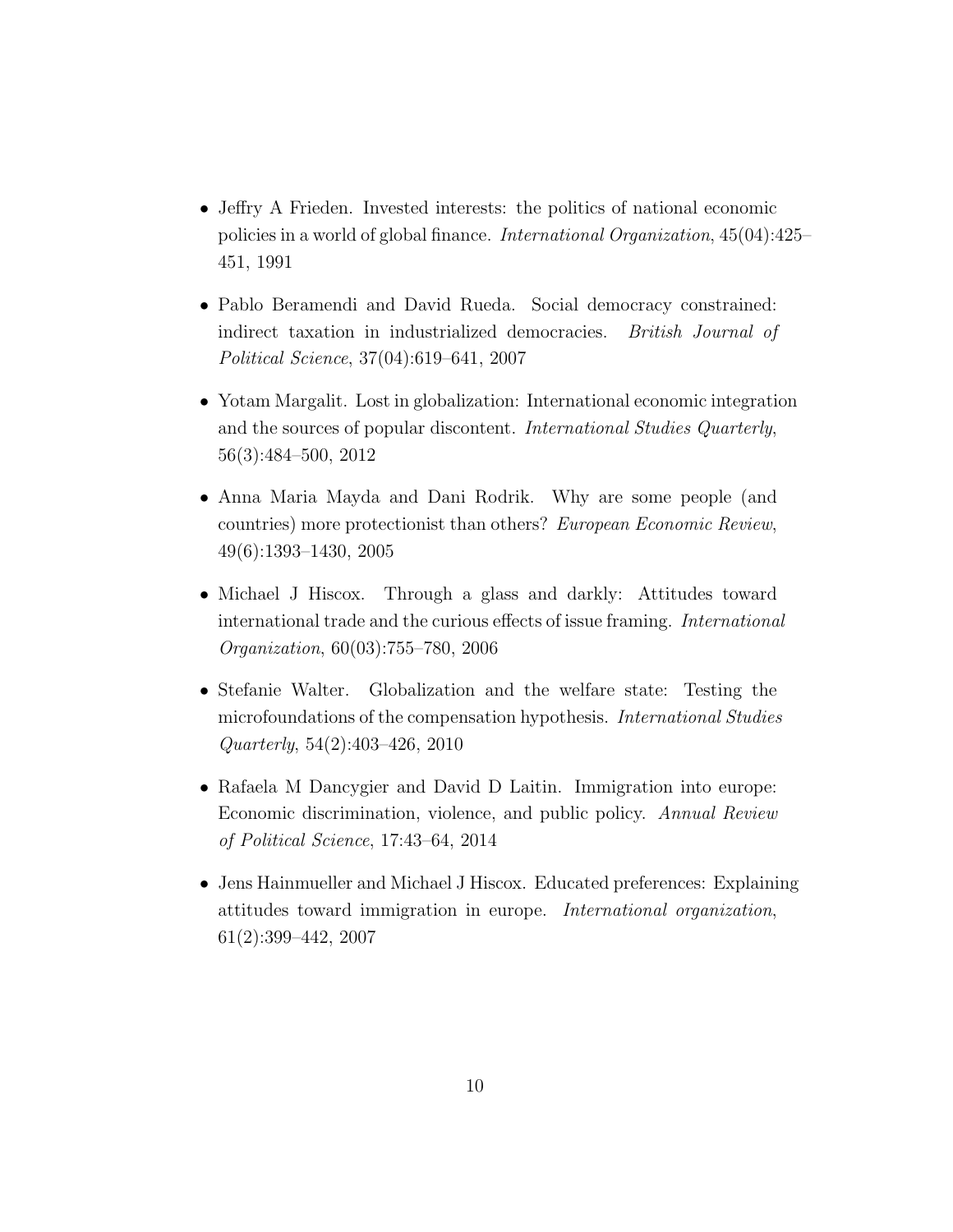# Week 6: The Politics of Redistribution and Inequality

# Essay Questions

- What drives individual preferences for redistribution across different types of national political economy?
- What role do electoral and constitutional systems play in cross-national economic and redistributive outcomes?
- What is the relationship between skills, politics and gender inequality?

- Lane Kenworthy and Jonas Pontusson. Rising inequality and the politics of redistribution in affluent countries. Perspectives on Politics, 3(03):449–471, 2005
- Thomas. Piketty. Capital in the Twenty-First Century. Harvard University Press, 2014
- Anthony B Atkinson. Inequality. Harvard University Press, 2015
- Branko Milanovic. Global inequality: A new approach for the age of globalization. Harvard University Press, 2016
- David Rueda and Daniel Stegmueller. Who Wants What?: Redistribution Preferences in Comparative Perspective. Cambridge University Press, 2019
- Michael Wallerstein. Wage-setting institutions and pay inequality in advanced industrial societies. American Journal of Political Science, pages 649–680, 1999
- David Rueda. Left government, policy, and corporatism: Explaining the influence of partisanship on inequality. World Politics, 60(03):349– 389, 2008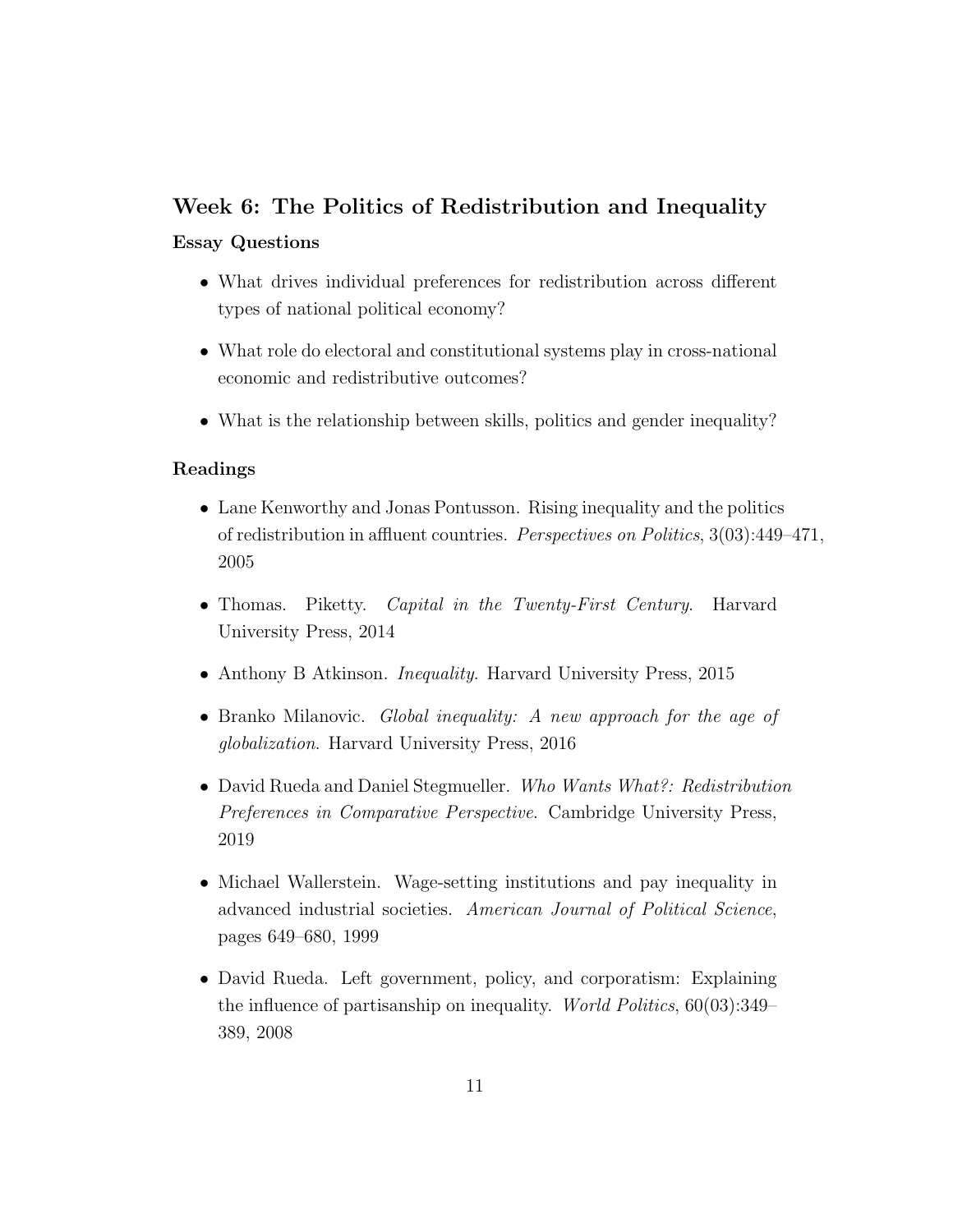- Jonas Pontusson and David Rueda. The politics of inequality: Voter mobilization and left parties in advanced industrial states. Comparative Political Studies, 2010
- Margarita Estevez-Abe. Gender bias in skills and social policies: The varieties of capitalism perspective on sex segregation. Social Politics: International Studies in Gender, State Society, 12(2):180–215, 2005
- Hadas Mandel and Michael Shalev. Gender, class, and varieties of capitalism. Social Politics: International Studies in Gender, State Society, 2009
- Thomas Cusack, Torben Iversen, and Philipp Rehm. Risks at work: The demand and supply sides of government redistribution. Oxford Review of Economic Policy, 22(3):365–389, 2006
- Jane Gingrich and Ben Ansell. Preferences in context micro preferences, macro contexts, and the demand for social policy. Comparative Political Studies, 2012
- David Rueda and Daniel Stegmueller. The externalities of inequality: Fear of crime and preferences for redistribution in western europe. American Journal of Political Science, 2015
- James Alt and Torben Iversen. Inequality, labor market segmentation, and preferences for redistribution. American Journal of Political Science, 61(1):21–36, 2017

# Week 7: Economic Crises

## Essay Questions

• Are there common political reasons for the emergence of economic crises?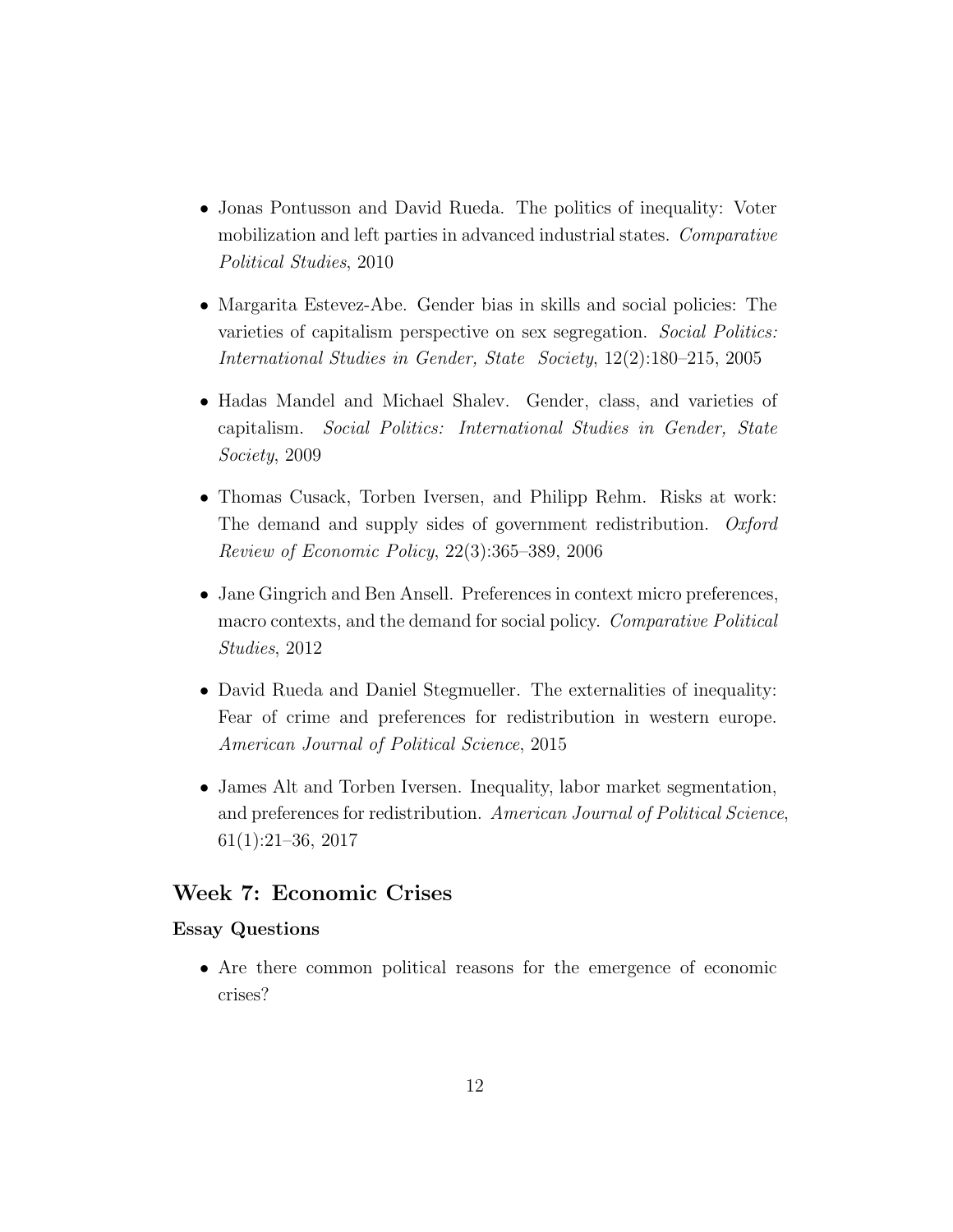- Did the nature of a country's institutional organisation matter for its response to the Great Financial Crisis?
- What kind of crisis is the Eurozone crisis?

- Carmen M Reinhart and Kenneth S Rogoff. This time is different: eight centuries of financial folly. Princeton University Press, 2009
- Charles W Calomiris and Stephen H Haber. *Fragile by design: The* political origins of banking crises and scarce credit. Princeton University Press, 2014
- Cornelia Woll. The power of inaction: bank bailouts in comparison. Cornell University Press, 2014
- Johannes Lindvall. The electoral consequences of two great crises. European Journal of Political Research, 53(4):747–765, 2014
- Peter A Hall, Robert J Franzese, et al. Mixed signals: central bank independence, coordinated wage bargaining, and european monetary union. International organization, 52(3):505–535, 1998
- Peter A Hall. Varieties of capitalism and the euro crisis. West European Politics, 37(6):1223–1243, 2014
- James A Caporaso and Martin Rhodes. *Political and Economic Dynamics* of the Eurozone Crisis. Oxford University Press, 2016
- Torben Iversen, David Soskice, and David Hope. The eurozone and political economic institutions. Annual Review of Political Science, 19:163–185, 2016
- Michael M Bechtel, Jens Hainmueller, and Yotam Margalit. Preferences for international redistribution: The divide over the eurozone bailouts. American Journal of Political Science, 58(4):835–856, 2014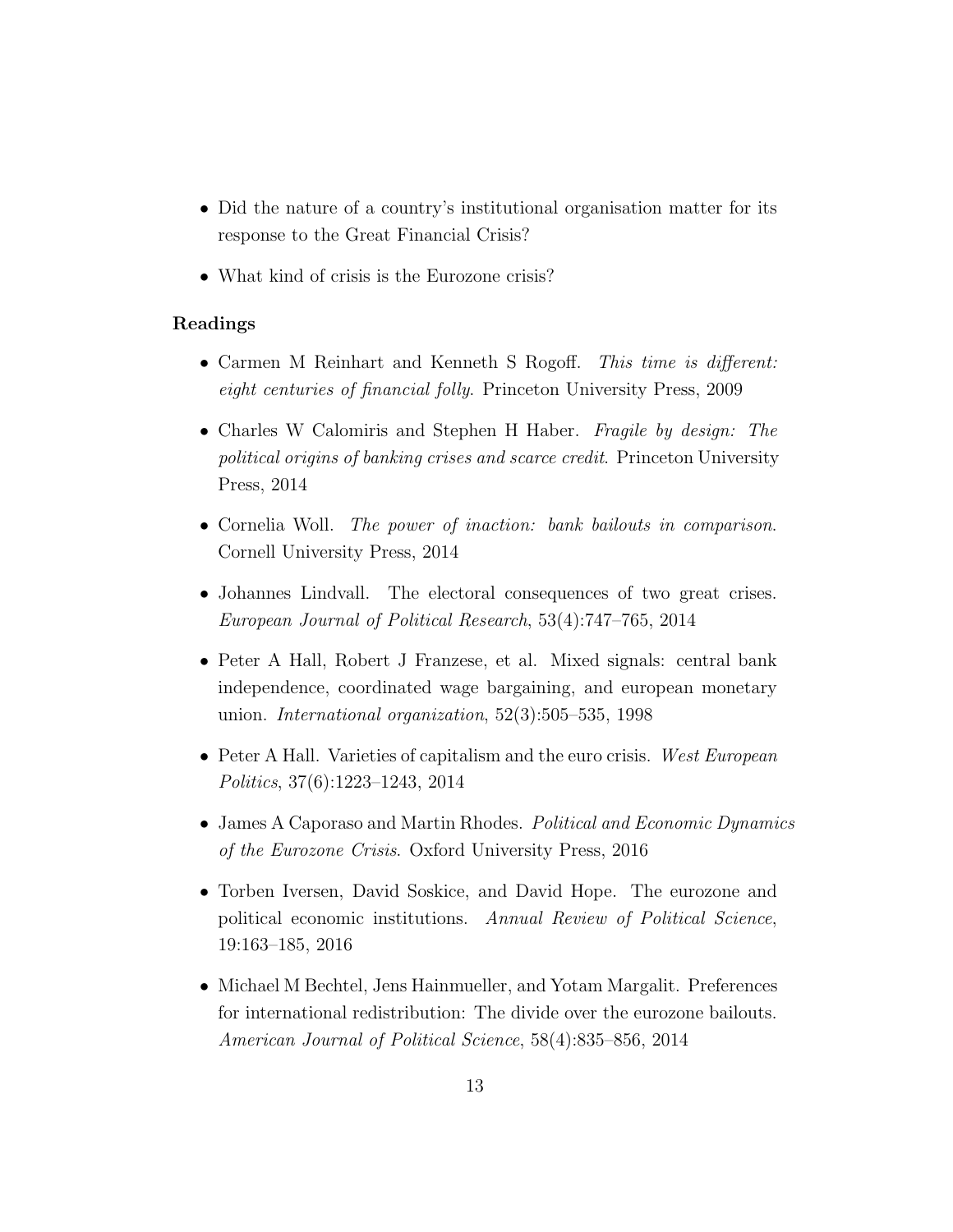• Mark Copelovitch, Jeffry Frieden, and Stefanie Walter. The political economy of the euro crisis. Comparative Political Studies, 49(7):811–840, 2016 [See entire special issue on this topic]

# Week 8: Economic Policy in the 21st Century - Wealth, Knowledge, and Growth

### Essay Questions

- Do the politics of wealth redistribution differ from the politics of income redistribution?
- What is the knowledge economy? Does it alter the nature of democratic capitalism?
- Have countries 'under-invested' in demand side policies over the last two decades?

- Ben W Ansell. The politics of housing. Annual Review of Political Science, 2019
- Colin Crouch. Privatised keynesianism: An unacknowledged policy regime. The British Journal of Politics and International Relations, 11(3):382–399, 2009
- Monica Prasad. The land of too much: American abundance and the paradox of poverty. Harvard University Press, 2012
- David Hope and Angelo Martelli. The transition to the knowledge economy, labor market institutions, and income inequality in advanced democracies. World Politics, 71(2):236–288, 2019
- Torben Iversen and David Soskice. Democracy and Prosperity: Reinventing Capitalism Through a Turbulent Century. Princeton University Press, 2019